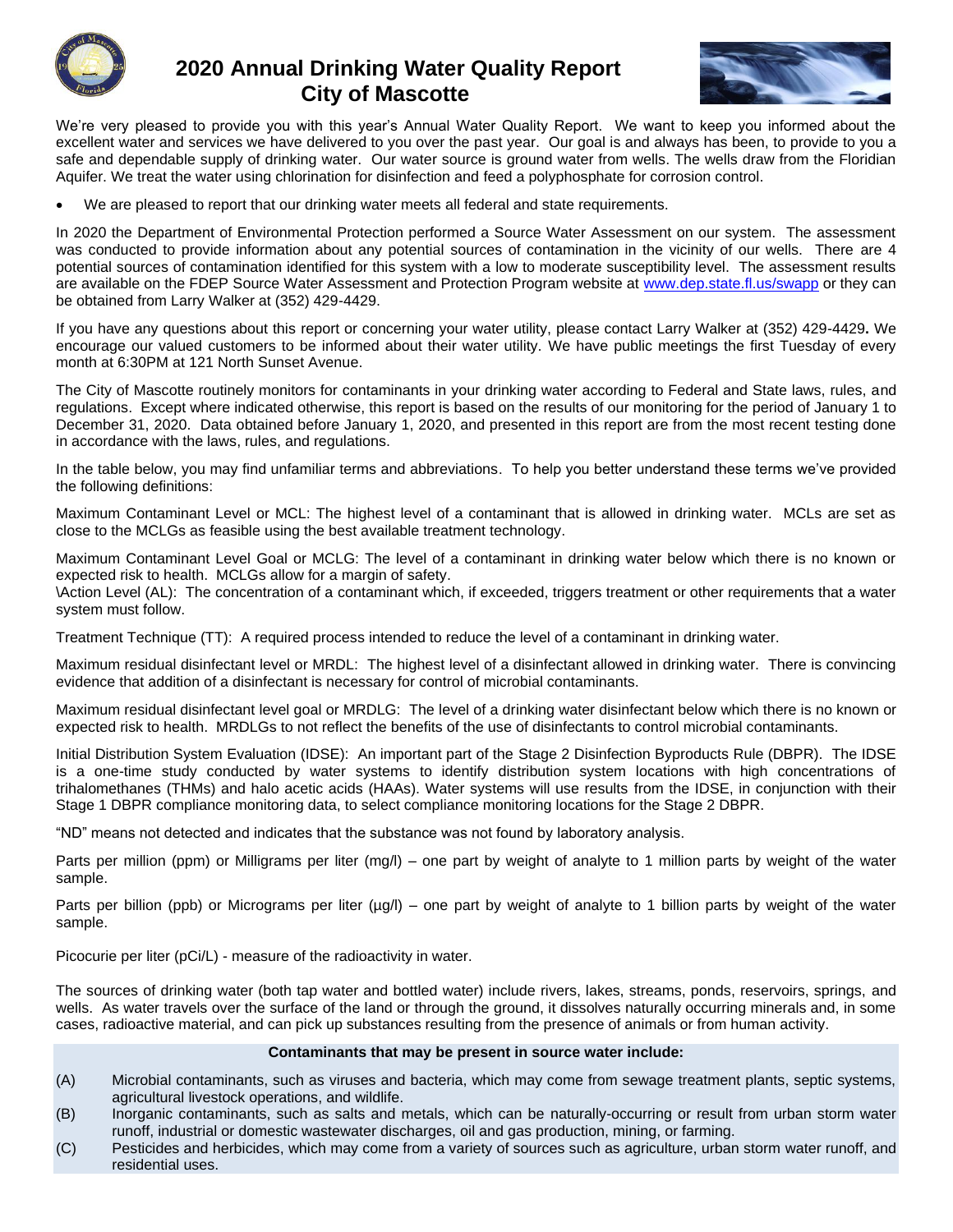- (D) Organic chemical contaminants, including synthetic and volatile organic chemicals, which are by-products of industrial processes and petroleum production, and can also, come from gas stations, urban storm water runoff, and septic systems.
- (E) Radioactive contaminants, which can be naturally occurring or be the result of oil and gas production and mining activities.

| <b>Contaminant and Unit of</b><br><b>Measurement</b>                                                                                                                                                                                                                                                                                                                                                                                                                                                                                                                                                                                                                                                      |                                    | <b>Dates of sampling</b><br>(mo. /yr.)                  | <b>MCL</b><br><b>Violation Y/N</b> |                                 | Level<br><b>Detected</b>                 | <b>Range of</b><br><b>Results</b> | <b>MCL</b><br>G                           | <b>MCL</b>   | <b>Likely Source of</b><br><b>Contamination</b>                                                                                                                                     |  |  |
|-----------------------------------------------------------------------------------------------------------------------------------------------------------------------------------------------------------------------------------------------------------------------------------------------------------------------------------------------------------------------------------------------------------------------------------------------------------------------------------------------------------------------------------------------------------------------------------------------------------------------------------------------------------------------------------------------------------|------------------------------------|---------------------------------------------------------|------------------------------------|---------------------------------|------------------------------------------|-----------------------------------|-------------------------------------------|--------------|-------------------------------------------------------------------------------------------------------------------------------------------------------------------------------------|--|--|
| <b>Radiological Contaminants</b>                                                                                                                                                                                                                                                                                                                                                                                                                                                                                                                                                                                                                                                                          |                                    |                                                         |                                    |                                 |                                          |                                   |                                           |              |                                                                                                                                                                                     |  |  |
| Alpha emitters (pCi/L)                                                                                                                                                                                                                                                                                                                                                                                                                                                                                                                                                                                                                                                                                    |                                    | 5/2020                                                  | $\mathbf N$                        |                                 | 5.25                                     | N/A                               | $\overline{0}$                            | 15           | Erosion of natural<br>deposits                                                                                                                                                      |  |  |
| Radium $226 + 228$<br>or combined radium<br>(pCi/L)                                                                                                                                                                                                                                                                                                                                                                                                                                                                                                                                                                                                                                                       |                                    | 5/2020                                                  | N                                  |                                 | 1.443                                    | N/A                               | $\Omega$                                  | 5            | Erosion of natural<br>deposits                                                                                                                                                      |  |  |
| <b>Contaminant and Unit of</b><br><b>Measurement</b>                                                                                                                                                                                                                                                                                                                                                                                                                                                                                                                                                                                                                                                      |                                    | <b>Dates of sampling</b><br>(mo. /yr.)                  | <b>MCL</b><br><b>Violation Y/N</b> |                                 | Level<br><b>Detected</b>                 | <b>Range of</b><br><b>Results</b> | <b>MCL</b><br>G                           | <b>MCL</b>   | <b>Likely Source of</b><br><b>Contamination</b>                                                                                                                                     |  |  |
| <b>Inorganic Contaminants</b>                                                                                                                                                                                                                                                                                                                                                                                                                                                                                                                                                                                                                                                                             |                                    |                                                         |                                    |                                 |                                          |                                   |                                           |              |                                                                                                                                                                                     |  |  |
| Barium (ppm)                                                                                                                                                                                                                                                                                                                                                                                                                                                                                                                                                                                                                                                                                              |                                    | 5/2020                                                  | N                                  |                                 | 0.007                                    | <b>NA</b>                         | $\overline{2}$                            | 2            | Discharge of drilling<br>wastes; discharge from<br>metal refineries:<br>erosion of natural<br>deposits                                                                              |  |  |
| Fluoride (ppm)                                                                                                                                                                                                                                                                                                                                                                                                                                                                                                                                                                                                                                                                                            |                                    | 5/2020                                                  | N.                                 |                                 | 0.098                                    | <b>NA</b>                         | $\overline{4}$                            | 4.0          | Erosion of natural<br>deposits; discharge from<br>fertilizer and aluminum<br>factories. Water<br>additive which<br>promotes strong teeth<br>when at the optimum<br>level of 0.7 ppm |  |  |
| Sodium (ppm)                                                                                                                                                                                                                                                                                                                                                                                                                                                                                                                                                                                                                                                                                              |                                    | 5/2020                                                  | N                                  |                                 | 5.18                                     | <b>NA</b>                         | N/A                                       | 160          | Salt water intrusion,<br>leaching from soil                                                                                                                                         |  |  |
| <b>Volatile Organic Contaminates</b>                                                                                                                                                                                                                                                                                                                                                                                                                                                                                                                                                                                                                                                                      |                                    |                                                         |                                    |                                 |                                          |                                   |                                           |              |                                                                                                                                                                                     |  |  |
| Toluene (ppm)                                                                                                                                                                                                                                                                                                                                                                                                                                                                                                                                                                                                                                                                                             |                                    | 5/2020                                                  | N                                  |                                 | 1.2                                      | <b>NA</b>                         | $\mathbf{1}$                              | $\mathbf{1}$ | Discharge from<br>petroleum factories                                                                                                                                               |  |  |
| <b>Stage 2 Disinfectants and Disinfection By-Products</b>                                                                                                                                                                                                                                                                                                                                                                                                                                                                                                                                                                                                                                                 |                                    |                                                         |                                    |                                 |                                          |                                   |                                           |              |                                                                                                                                                                                     |  |  |
| For bromate, chloramines, or chlorine, the level detected is the the highest running annual average (RAA), computed quarterly, of monthly<br>averages of all samples collected. For halo acetic acids or TTHM, the level detected is the highest RAA, computed quarterly, of quarterly<br>averages of all samples collected if the system is monitoring quarterly or is the average of all samples taken during the year if the system<br>monitors less frequently than quarterly. Range of Results is the range of individual sample results (lowest to highest) for all monitoring<br>locations, including Initial Distribution System Evaluation (IDSE) results as well as Stage 1 compliance results. |                                    |                                                         |                                    |                                 |                                          |                                   |                                           |              |                                                                                                                                                                                     |  |  |
| <b>Disinfectant or</b><br><b>Contaminant and</b><br>Unit of<br><b>Measurement</b>                                                                                                                                                                                                                                                                                                                                                                                                                                                                                                                                                                                                                         | Dates of<br>sampling<br>(mo. /yr.) | <b>MCL or</b><br><b>MRDL</b><br><b>Violation</b><br>Y/N | Level<br><b>Detected</b>           | Range<br>of .<br><b>Results</b> | <b>MCLG</b><br><b>or</b><br><b>MRDLG</b> | <b>MCL or</b><br><b>MRDL</b>      | <b>Likely Source of Contamination</b>     |              |                                                                                                                                                                                     |  |  |
| Chlorine (ppm)                                                                                                                                                                                                                                                                                                                                                                                                                                                                                                                                                                                                                                                                                            | $1/2020 -$<br>12/2020              | N                                                       |                                    |                                 | <b>MRDLG</b><br>$= 4$                    | $MRDL =$<br>4.0                   | Water additive used to control microbes   |              |                                                                                                                                                                                     |  |  |
| <b>Halo acetic Acids</b><br>(five) (HAA5) (ug/L)                                                                                                                                                                                                                                                                                                                                                                                                                                                                                                                                                                                                                                                          | 7/2020                             | N                                                       | 9.5                                | <b>NA</b>                       | <b>NA</b>                                | $MCL = 60$                        | By-product of drinking water disinfection |              |                                                                                                                                                                                     |  |  |
| <b>TTHM [Total</b><br>trihalomethanes]<br>(ug/L)                                                                                                                                                                                                                                                                                                                                                                                                                                                                                                                                                                                                                                                          | 7/2020                             | N                                                       | 22.0                               | <b>NA</b>                       | <b>NA</b>                                | $MCL = 80$                        |                                           |              | By-product of drinking water disinfection                                                                                                                                           |  |  |

## *Test Result Table*

2